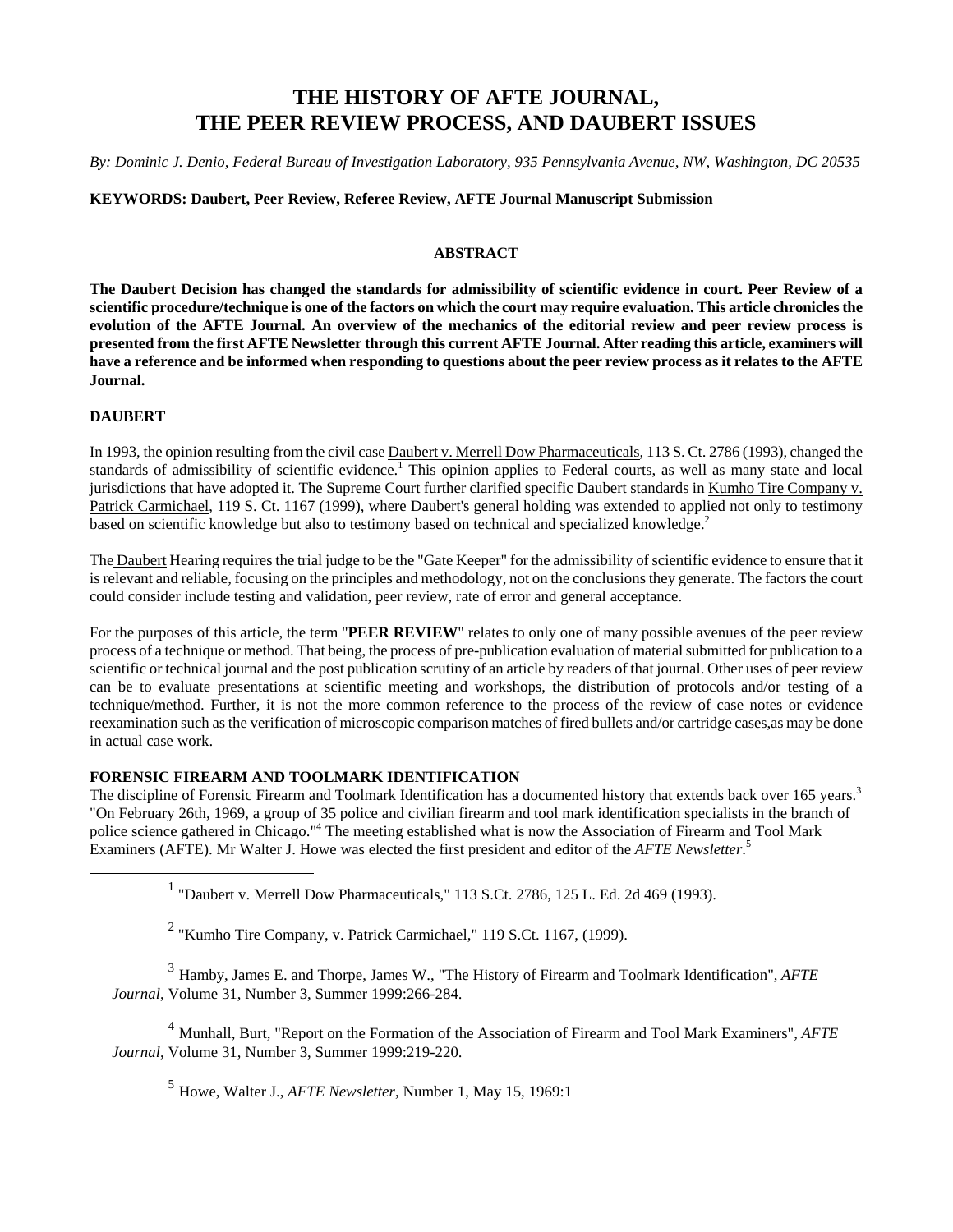### **AFTE Newsletter EDITORS 1969 - June 1972**

| 1969                                              | Walter J. Howe       |                                |  |
|---------------------------------------------------|----------------------|--------------------------------|--|
| 1970 - 1972                                       | Steve Molnar, Jr.    |                                |  |
| 1972                                              |                      | James E. Hamby (2 Newsletters) |  |
| <b>AFTE Journal EDITORS August 1972 - Present</b> |                      |                                |  |
| 1972                                              | James E. Hamby       | (1 Journal)                    |  |
| 1972                                              | Patrick V. Garland   | (2 Journals)                   |  |
| 1973 - 1974                                       | Otis L. Hensley      |                                |  |
| 1974 - 1978                                       | George R. Wilson     |                                |  |
| 1978 - 1989                                       | James E. Hamby       |                                |  |
| 1989 - 1992                                       | M. James Kreiser     |                                |  |
| 1992 - 1993                                       | Richard Van Roberts  | (2 Journals)                   |  |
| 1993 - 1995                                       | Billy J. Hornsby     |                                |  |
| 1996 - 1999                                       | Jerry Miller         |                                |  |
| 1999 - 2000                                       | John M. Collins      |                                |  |
| $2000 -$ Present                                  | Mickey L. French, Jr |                                |  |

The first editor created and appropriately named the association publication the *AFTE Newsletter* because it was to be a communications vehicle to report on association business and stimulate the exchange of information among participants. Articles were generally case reports on unusual firearms, ammunition and toolmarks, as well as reference material, not scientific research papers.<sup>6</sup>

As the *AFTE Newsletter* went through its evolution, advancing in the complexity of material presented within the articles, Editor Hamby approached AFTE President Art Paholke about a name change for the publication. Editor Hamby believed the name should be changed to more accurately reflect the sophistication of material being submitted for publication at that time. President Paholke agreed, and the *AFTE Journal* was born in August, 1972.<sup>7</sup>

#### **PEER REVIEW**

 <sup>6</sup> Howe, Walter J., Telephone Conversation with first editor, *AFTE Newsletter*, January 14, 2002

<sup>7</sup> Hamby, James E., Telephone Conversation with third editor, *AFTE Newsletter* and first editor of the *AFTE Journal*, January 15, 2002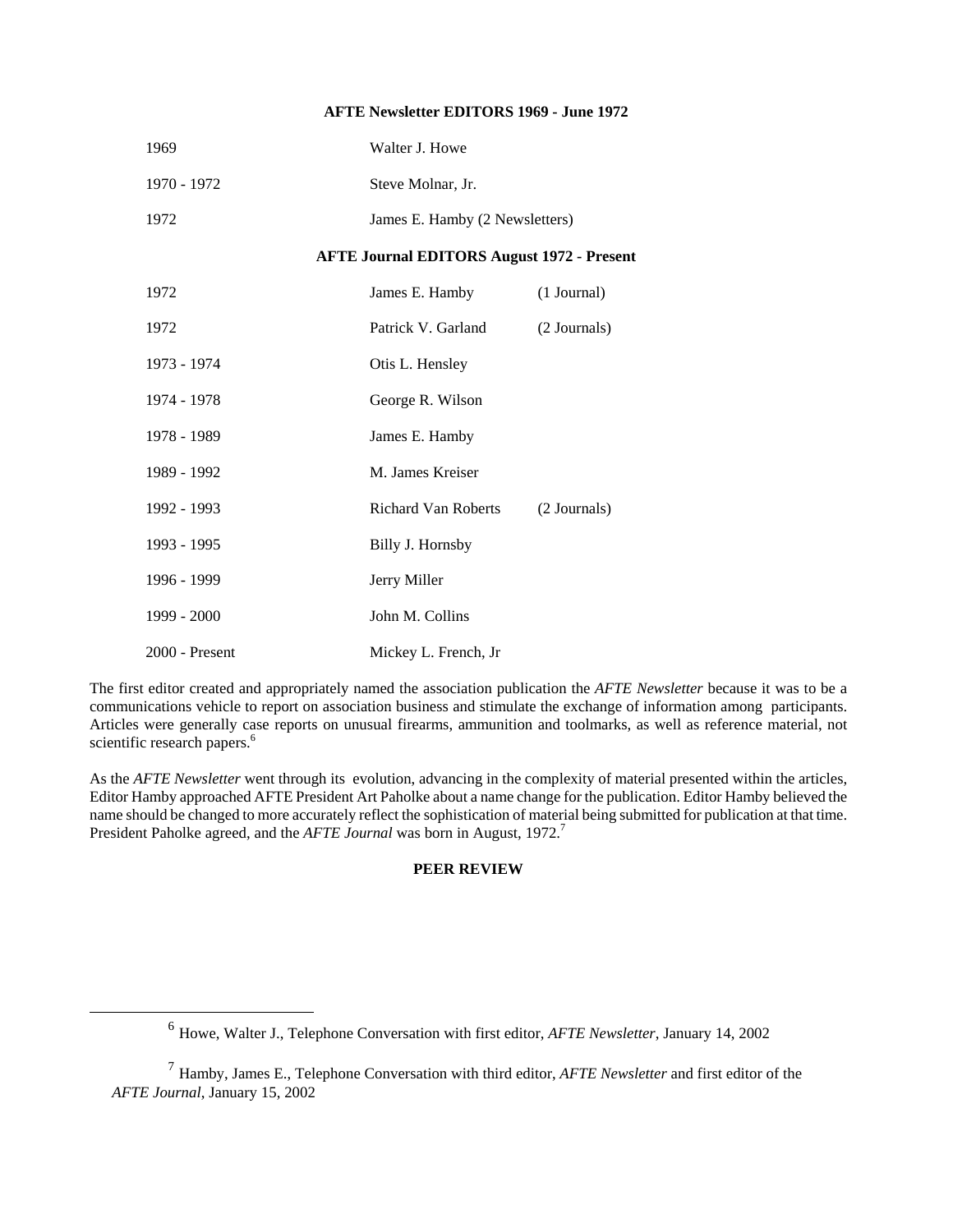Early peer review of the *AFTE Journal* was informal, meaning there was no step-by-step written procedure. The editors and other examiners within the editor's laboratory firearm and toolmark unit edited and reviewed articles for accuracy of the content, grammar, spelling and sentence structure. Prior to publication, editors would contact industry and discipline representatives, who were subject matter experts, when necessary for research on material presented within submitted articles. This is the process carried out for most peer reviewed journals. The editors had the responsibility for what was published and the final decision authority on validity and appropriateness of articles for publication.<sup>8,9,10,11,12,13,14</sup>

In 1989, AFTE established the Editorial Committee naming M. James Kreiser as Editor and Committee Chairman. This ushered in a formal systematic review process. Editor Kreiser appointed three assistant editors and twelve additional committee members. The majority of the editing and peer review was done by the editor and his assistant editors. The committee members were periodically given editorial and peer review assignments in areas within the discipline for which they were considered subject matter experts.

Authors were contacted via telephone or in writing by the peer reviewer about issues or questions. The editor was told about the issue(s) and results of the contact with the author prior to publication.<sup>12</sup>

"Instructions to Authors," were first published by Editor Kreiser, setting out standards for the submission of articles to the *AFTE Journal* with specific criteria for the manuscripts, photographs and charts.<sup>13</sup> To place things in proper historical context, Editor Kreiser brought the *AFTE Journal* submission process into the cyber age with "Instructions to Authors" in April, 1990. He set the first standards for submitting articles utilizing computer disks.<sup>14</sup> Additionally, the first written guidelines for listing references appears in the October, 1990 issue of the *AFTE Journal*. 15

A uniform format for articles was established in April, 1994 when Editor Hornsby designated the standards for margins, font style and size.<sup>16</sup>

8 Howe, Walter J., Telephone Conversation with first editor, *AFTE Newsletter*, January 14, 2002

<sup>9</sup> Hamby, James E., Telephone Conversation with third editor, *AFTE Newsletter* and first editor of the *AFTE Journal*, January 15, 2002

10 Wilson, George R., Telephone Conversation with fourth editor, *AFTE Journal*, January 14, 2002

<sup>11</sup> Garland, Patrick V., Telephone Conversation with second editor, *AFTE Journal*, January 15, 2002

12 Kreiser, M. James, Telephone Conversation with the fifth editor, *AFTE Journal*, January 15, 2002

13 Hornsby, Billy J., Telephone Conversation with the seventh editor, *AFTE Journal*, January 15, 2002

<sup>14</sup> Roberts, Richard Van, Telephone Conversation with the sixth editor

12 Kreiser, M. James, Telephone Conversation with the fifth editor, *AFTE Journal*, January 15, 2002

<sup>13</sup> Kreiser, M. James, "Instructions to Authors," *AFTE Journal*, Volume 21, Number 4, October 1989:Inside Back Cover

<sup>14</sup> Kreiser, M. James, "Instructions to Authors," *AFTE Journal*, Volume 22, Number 2, April 1990:Inside Back Cover

15 Kreiser, M. James, "Instructions to Authors," *AFTE Journal*, Volume 22, Number 4, October 1990:488

<sup>16</sup> Hornsby, Billy J., "Instructions to Authors," *AFTE Journal*, Volume 26, Number 2, April 1994:iv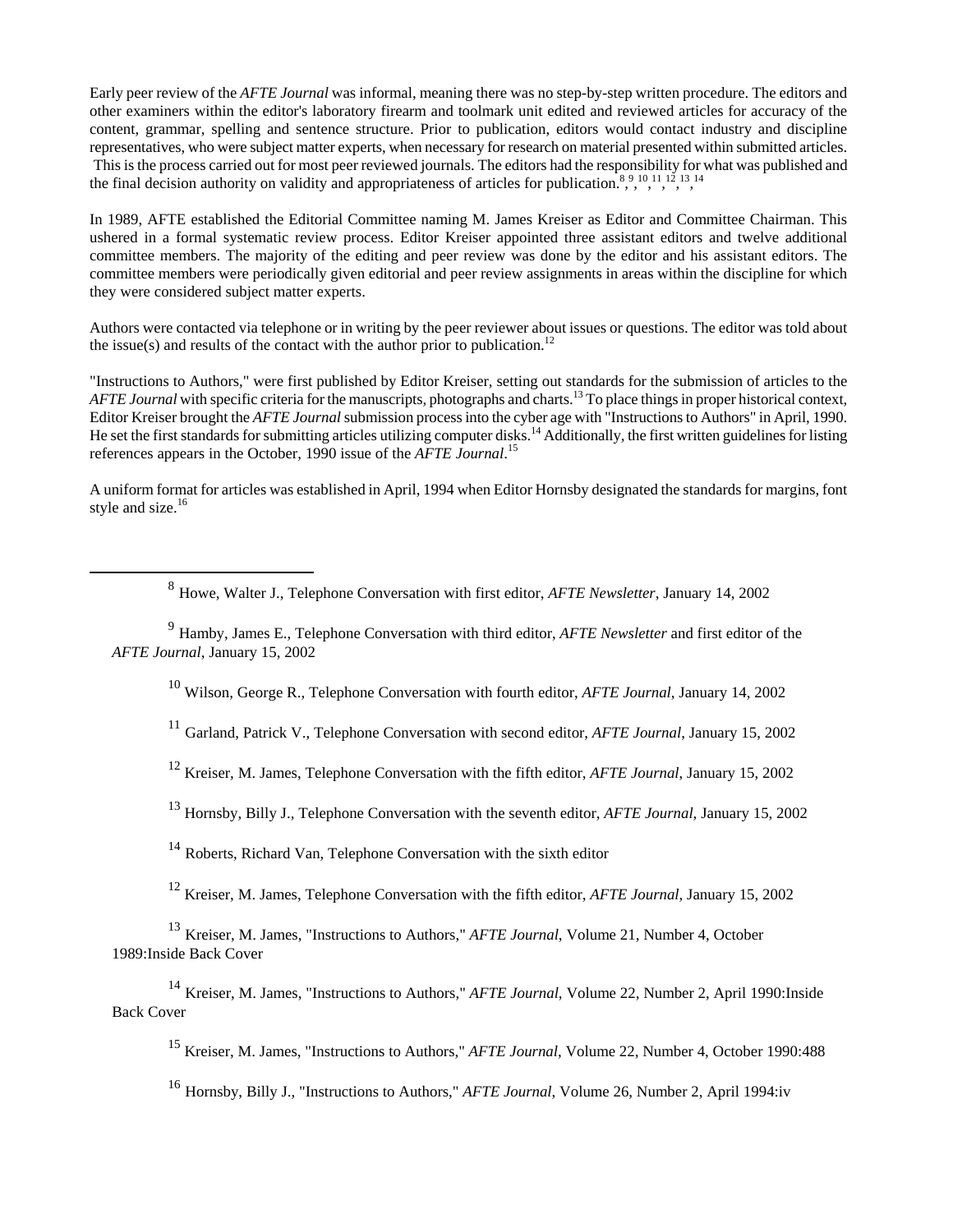A vehicle for "post-publication peer review", first appeared in early 1997 within the Winter issue of the *AFTE Journal*. 17 This peer review section of the *AFTE Journal* allows readers a forum to comment on the information and opinions expressed in the articles previously published in the *AFTE Journal*. Authors are contacted by the editor prior to publication for their comments/rebuttal.

Pre-publication peer review forms were adopted by Editor Miller with the introduction of the AFTE Manuscript Referee Review Process. In August, 1997, Editor Miller sent the written procedures and forms to all AFTE Editorial Committee members.<sup>18</sup> Copies of the Manuscript Referee Review Process were published in the Fall 1997 *AFTE Journal*.<sup>19</sup>

This process is broken into two separate but equally important categories: (1) the pre-publication process; and (2) the postpublication process, previously described. The pre-publication peer review process directly involves the editorial committee. The peer reviewer is now referred to as Referee. The committee's responsibility is to ensure that the submitted manuscript meets the following criteria:

- 1. Is the work significant and new? Are the experimental design and methodology satisfactory?
- 2. Have the right methods been used in conducting experiments? Have the right arguments been used in discussing the results?
- 3. Is the arrangement of the paper logical and economical? Can the text, tables and figures be condensed, or do parts have to be expanded?
- 4. Is the manuscript written clearly?
- 5. Are pertinent references cited?

The manuscript peer review process of the editorial committee is as follows:

- 1. Once the manuscript is received, two copies are made.
- 2. Two members, chosen from the referee list, are mailed a copy with a referee form with the manuscript.
- 3. The manuscript is reviewed, and a referee form completed. Both are returned to the editor and assistant editors for their review.
- 4. The manuscript can then be accepted for publication, or returned to the author with comments or suggestions.

The referees have an opportunity to make the following recommendations:

| Acceptable for publication                       | If Acceptable, Manuscript will be: |
|--------------------------------------------------|------------------------------------|
| Acceptable with revision, it                     | Excellent                          |
| does not require further review.                 | Good                               |
|                                                  | Passable                           |
| Acceptable only if adequately                    | Doubtful                           |
| revised and re-circulated for additional review. |                                    |

In cases where there is disagreement among referees, the manuscript will be sent to a third referee for review, and the author will be contacted to discuss the relevant issues. The editor has the final decision-making authority on publication of the manuscript.

 <sup>17</sup> Miller, Jerry, "AFTE Peer Review," *AFTE Journal*, Volume 29, Number 1, Winter 1997:160

<sup>18</sup> Miller, Jerry, "AFTE Manuscript Referee Review Forms," Correspondence, August 11, 1997:1-3

<sup>19</sup> Miller, Jerry, "AFTE Manuscript Referee Review Process," *AFTE Journal*, Volume 29, Number 4, Fall 1997:518-520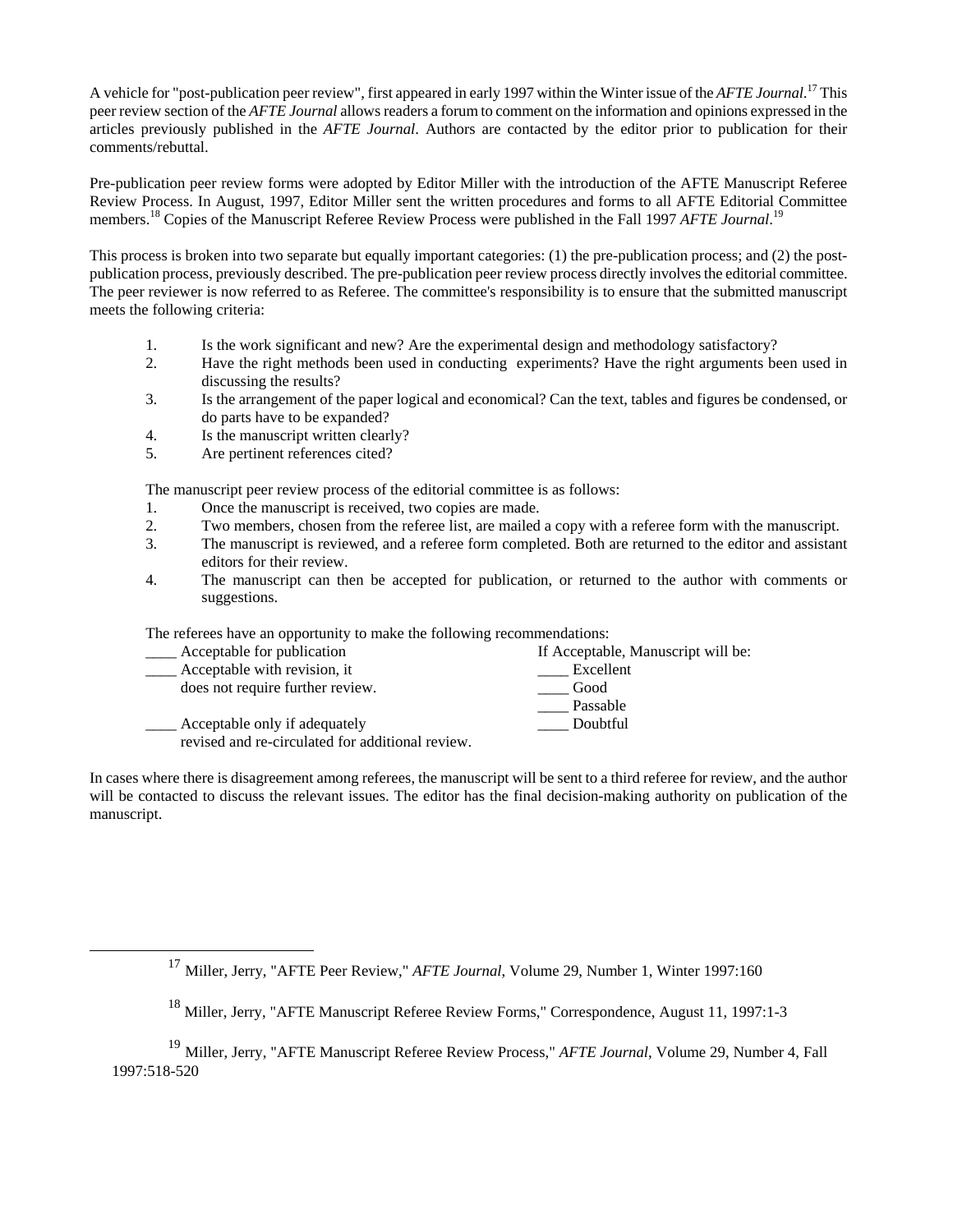In the summer of 1998, Editor Miller reorganized the *AFTE Journal* by defining three manuscript categories. "An article" is defined as an in-depth discussion of a specific topic. "A case report" is defined as a presentation of details of an unusual case or a case that warrants discussion in the *AFTE Journal*. And finally, "a technical paper" is defined as a brief presentation of a particular product or technique.<sup>20</sup>

In the Fall of 1999, Editor Collins refined the pre-publication review process with the creation of an "Author's Publication Checklist," "Manuscript Review Form" and instructions on "How to Write and Submit an AFTE Manuscript."<sup>21</sup> In the Spring of 2000, the Author's Publication Checklist was modified to require only two Pre-submission Quality Reviews.<sup>22</sup>

The Author's Publication Checklist provided a guide to be utilized in documenting completion of the pre-publication tasks. For the first time authors could solicit pre-publication reviews from persons who were required to complete a Manuscript Review Form and sign the Author's Publication Checklist. These completed forms and manuscript were then sent to the Editorial Committee. Editor Collins compiled instructions on "How to Write and Submit an AFTE Manuscript" to assist and encourage authors.

In January 2001, Editor French revised the format of the "AFTE Manuscript Review Form." This revision was implemented to require the reviewer to better document actions taken during the article review process.<sup>23</sup>

## **SUMMARY**

The *AFTE Journal* is a scientific journal published quarterly which has a formal pre-publication evaluation process, a editorial committee with subject matter experts who function as referees and a post-publication peer review process designed to ensure relevant and reliable information to the criminal justice community and members of the discipline of Forensic Firearm and Toolmark Identification. The *AFTE Journal* is but one of many media that provide the foundation for the discipline of Forensic Firearm and Toolmark Identification.

It is important for every forensic scientist to be aware of issues that they may be asked to respond to while on the stand providing testimony. This article and "Scientific Reliability - Publication, Peer Review, and the AFTE Journal"24 by Editor Collins should assist examiners about this one portion of peer review as it relates to the *AFTE Journal*.

While the purpose of **Daubert** Hearing is to ensure that the scientific technique/method is relevant, reliable and has been subjected to peer review, this article is intended to aid the examiner with questions about the peer review process as it relates to the AFTE Journal. Included is a table of contents for a 36 page appendix listing the changes as the process has evolved and been redefined. Being familiar with and compiling these documents should provide a comprehensive reference.

# **APPENDIX**

 $^{23}$  French, Mickey L., "AFTE Manuscript Review Form," Correspondence, January 16, 2001:1

<sup>24</sup> Collins, John M., "Scientific Reliability - Publication, Peer Review, and the AFTE Journal," *AFTE Journal*, Volume 32, Number 2, Spring 2000:132-135

 <sup>20</sup> Miller, Jerry, "Instructions to Authors," *AFTE Journal*, Volume 30, Number 3, Summer 1998:549-551

<sup>21</sup> Collins, John M., "From the Editor," *AFTE Journal*, Volume 31, Number 4, Fall 1999:438-442

<sup>22</sup> Collins, John M., "From the Editor," *AFTE Journal*, Volume 32, Number 1, Winter 2000:6-9